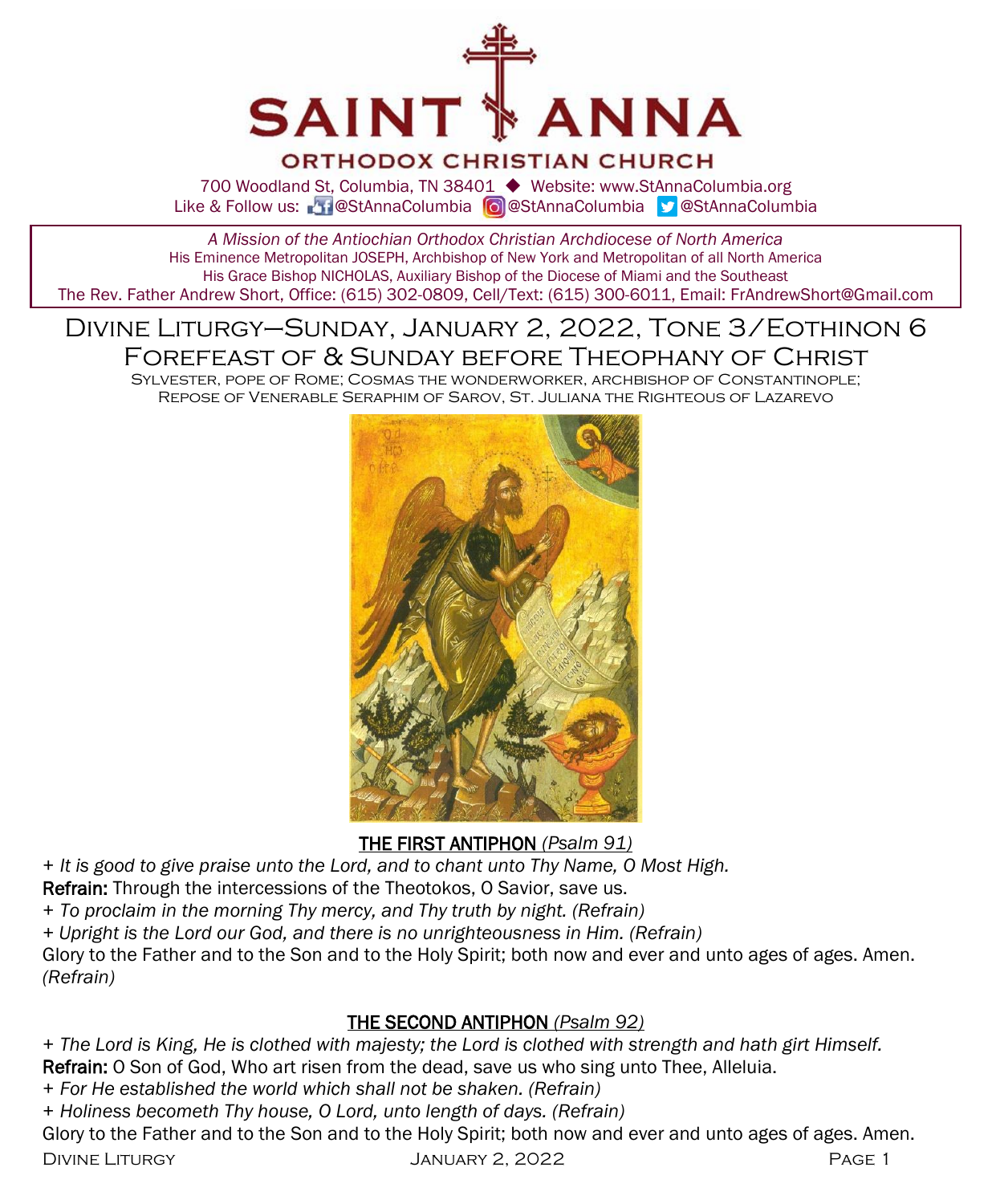### HYMN OF ST. JUSTINIAN

Only Begotten Son and Word of God, who art immortal, Thou didst take on Thee for our salvation to be incarnate of the Holy Theotokos and ever-virgin Mary and without change was made man, and was crucified also, O Christ our God, and by Thy death hast death subdued. Who art one of the Holy Trinity, glorified with the Father and the Holy Spirit: O save, O save us.

# THIRD ANTIPHON: RESURRECTIONAL APOLYTIKION IN TONE THREE *(Psalm 94:1)*

*+ Come, let us rejoice in the Lord, let us shout with jubilation unto God our Savior.* 

Refrain: Let the heavens rejoice and the earth be glad, for the Lord hath done a mighty act with His own arm. He hath trampled down death by death, and become the first-born from the dead. He hath delivered us from the depths of Hades, granting the world the Great Mercy.

### THE EISODIKON (ENTRANCE HYMN) OF ORDINARY SUNDAYS

Come, let us worship, and fall down before Christ. O Son of God, Who art risen from the dead; Save us who sing to Thee. Alleluia.

### RESURRECTIONAL APOLYTIKION IN TONE THREE

Let the heavens rejoice and the earth be glad, for the Lord hath done a mighty act with His own arm. He hath trampled down death by death, and become the first-born from the dead. He hath delivered us from the depths of Hades, granting the world the Great Mercy.

# APOLYTIKION OF THE FOREFEAST OF THEOPHANY IN TONE FOUR

*(\*\*Joseph was amazed\*\*)*

Be thou ready, Zabulon; prepare thyself, O Nephthalim. \* River Jordan, stay thy course and skip for gladness to receive \* the Sovereign Master, Who cometh now to be baptized. \* O Adam, be thou glad with our first mother, Eve; \* hide not as ye did of old in Paradise. \* Seeing you naked, He hath appeared now \* to clothe you in the first robe again. \* Christ hath appeared, for He truly willeth to renew all creation.

# APOLYTIKION OF ST. ANNA, Righteous Ancestor of God, Mother of the Theotokos:

O Godly-minded Anna, thou didst give birth unto God's pure mother who conceived Him Who is our Life. Wherefore, thou hast now passed with joy to thy heavenly rest, wherein is the abode of them that rejoice in glory; and thou askest forgiveness of sins for them that honor thee with love, O ever blessed one.

# KONTAKION OF THE FOREFEAST OF THEOPHANY IN TONE FOUR

#### (\*\*On this day Thou hast appeared\*\*)

In the running waters of  $*$  the Jordan River,  $*$  on this day the Lord of all  $*$  crieth to John: Be not afraid  $*$  and hesitate not to baptize Me, \* for I am come to save Adam, the first-formed man.

#### TRISAGION HYMN

People: *(sung)* Holy God, Holy Mighty, Holy Immortal: have mercy on us. *(Three times)*  Glory to the Father, and to the Son, and to the Holy Spirit: Now and ever, and unto ages of ages. *Amen.*  Holy Immortal: have mercy on us.

*Priest: With Strength!*

People: Holy God, Holy Mighty, Holy Immortal: have mercy on us.

# ~THE NEW TESTAMENT READINGS~

#### THE EPISTLE *(For the Sunday before the Theophany of Christ)*

*Priest: Let us attend.*

Reader: O Lord, save Thy people and bless Thine inheritance. Unto Thee will I cry, O Lord my God. *Priest: Wisdom.*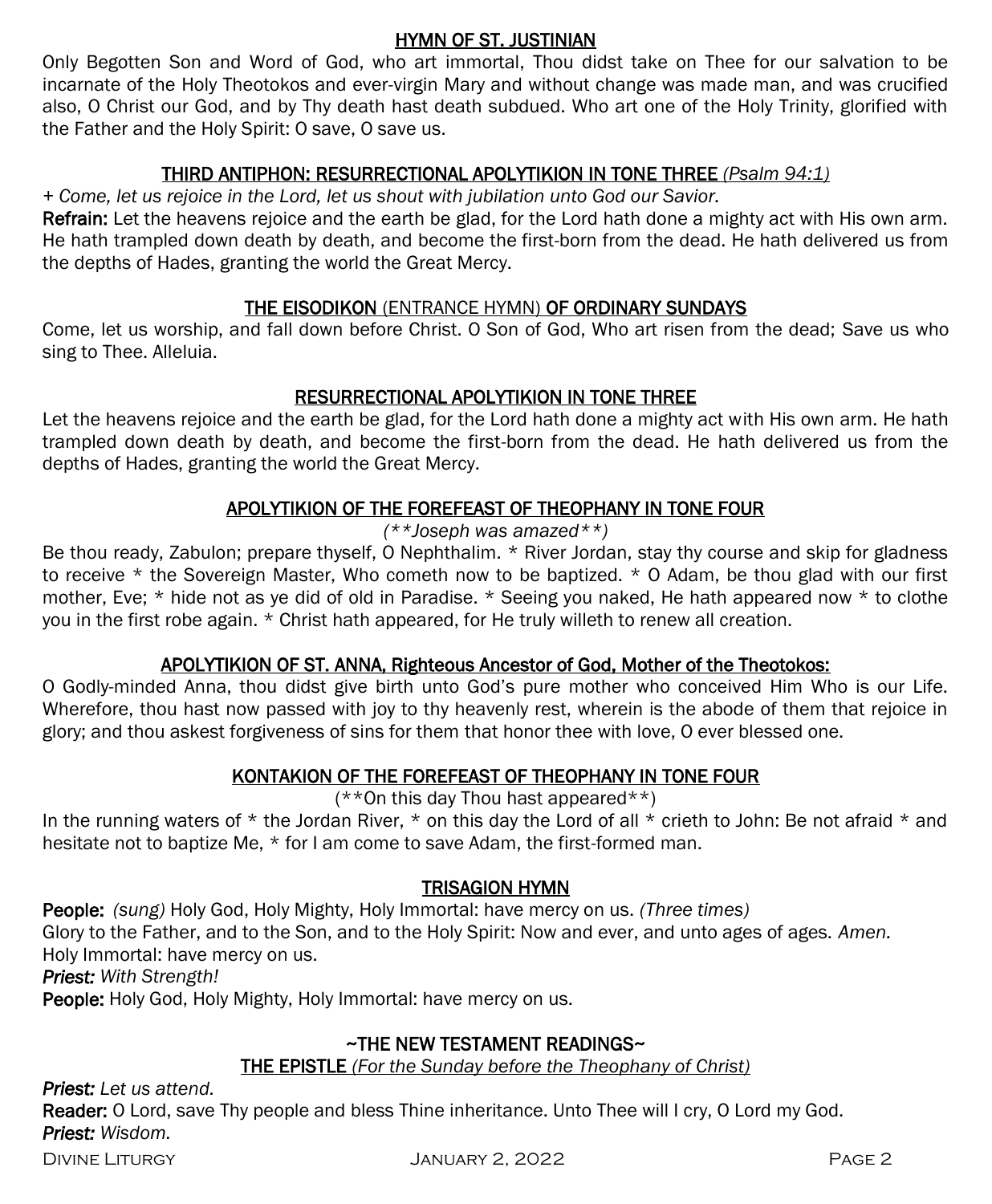### Reader: The Reading from the Second Epistle of St. Paul to St. Timothy. (4:5-8)

*Priest: Let us attend.*

Reader: Timothy, my son, always be steady, endure suffering, do the work of an evangelist, fulfill your ministry. For I am already on the point of being sacrificed; the time of my departure has come. I have fought the good fight, I have finished the race, and I have kept the faith. Henceforth there is laid up for me the crown of righteousness, which the Lord, the righteous judge, will award to me on that Day, and not only to me but also to all who have loved His appearing.

### ALLELUIA FOR THE SUNDAY BEFORE THEOPHANY *(Psalm 66:1)*

People: Alleluia, Alleluia, Alleluia. *Reader: God be gracious unto us and bless us.* People: Alleluia, Alleluia, Alleluia. *Reader: And cause His face to shine upon us and have mercy on us.* People: Alleluia, Alleluia, Alleluia.

### THE GOSPEL *(For the Sunday before the Theophany of Christ)*

*Priest: Wisdom. Stand upright. Let us hear the Holy Gospel. Peace be to all.* People: And to thy spirit.

#### *Priest: The Reading from the Holy Gospel according to St. Mark. (1:1-8)*

People: Glory to thee, O Lord, Glory to thee.

*Priest: Let us attend.* 

*The beginning of the Gospel of Jesus Christ, the Son of God. As it is written in Isaiah the prophet, "Behold, I send my messenger before thy face, who shall prepare thy way; the voice of one crying in the wilderness: Prepare the way of the Lord, make his paths straight." John the Baptizer appeared in the wilderness, preaching a baptism of repentance for the forgiveness of sins. And there went out to him all the country of Judea, and all the people of Jerusalem; and they were baptized by him in the river Jordan, confessing their sins. Now John was clothed with camel's hair, and had a leather girdle around his waist, and ate locusts and wild honey. And he preached, saying, "After me comes He Who is mightier than I, the strap of Whose sandals I am not worthy to stoop down and untie. I have baptized you with water; but He will baptize you with the Holy Spirit."*

**People:** Glory to thee, O Lord, Glory to thee.

#### CHERUBIC HYMN

We who mystically represent the cherubim, and who sing to the life-giving Trinity the thrice holy hymn, let us now lay aside all earthly cares, that we may receive the King on all who comes invisibly up borne by the angelic host. *Alleluia.*

#### THE NICENE CREED

I believe in one God, the Father Almighty, Maker of heaven and earth, and of all things visible and invisible; And in one Lord Jesus Christ, the Son of God, the Only-begotten, Begotten of the Father before all worlds, Light of Light, Very God of Very God, Begotten, not made; of one essence with the Father, by whom all things were made: Who for us men and for our salvation came down from heaven, And was incarnate of the Holy Spirit and the Virgin Mary, and was made man; And was crucified also for us under Pontius Pilate, and suffered and was buried; And the third day He rose again, according to the Scriptures; And ascended into heaven, and sitteth at the right hand of the Father; And He shall come again with glory to judge the quick and the dead, Whose kingdom shall have no end. And I believe in the Holy Spirit, the Lord, and Giver of Life, Who proceedeth from the Father, Who with the Father and the Son together is worshipped and glorified, Who spake by the Prophets; And I believe in One Holy Catholic and Apostolic Church. I acknowledge one Baptism for the remission of sins. I look for the Resurrection of the dead. And the Life of the world to come. *Amen.*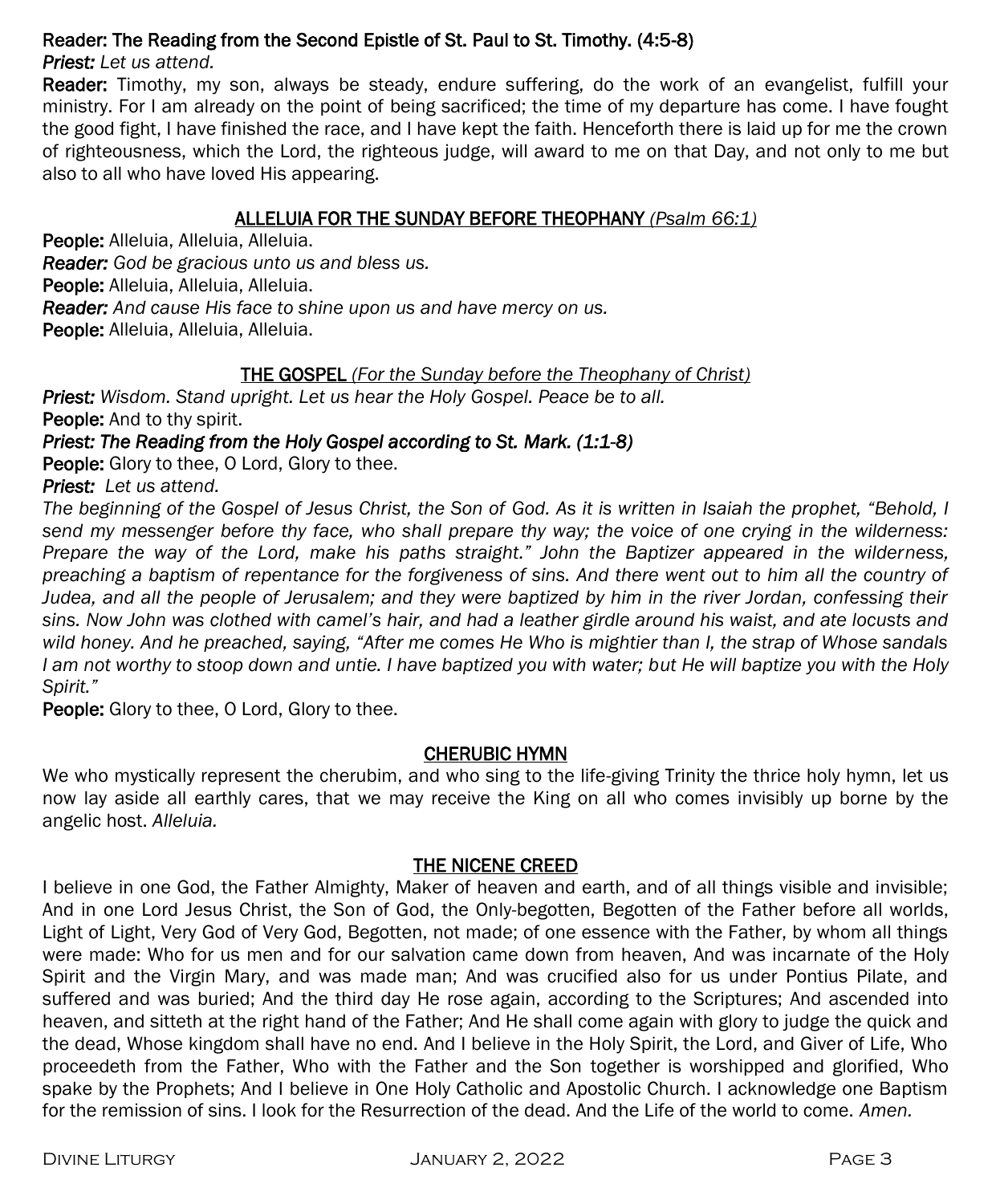#### MEGALYNARION IT IS TRULY MEET

It is truly meet, it is truly meet, to call thee Blessed, Lady Theotokos. Lady ever-greatly blessed, and most perfect in innocence, and Mother of our God. Lady more precious than the cherubim and more glorious beyond all measure than the seraphim, who without corruption gavest birth to God the Word and art truly Theotokos, we magnify Thee, we magnify Thee.

#### THE LORD'S PRAYER

Our Father, who art in heaven, hallowed be thy Name; thy kingdom come; thy will be done on earth, as it is in heaven. Give us this day our daily bread; and forgive us our trespasses, as we forgive those who trespass against us; and lead us not into temptation but deliver us from evil.

#### PRE-COMMUNION PRAYER – A PRAYER OF ST. JOHN CHRYSOSTOM

I believe, O Lord, and I confess that thou art truly the Christ, the Son of the living God, who didst come into the world to save sinners, of whom I am chief. And I believe that this is truly thine own immaculate Body, and that this is truly thine own precious Blood. Wherefore I pray thee, have mercy upon me and forgive my transgressions both voluntary and involuntary, of word and of deed, of knowledge and of ignorance; and make me worthy to partake without condemnation of thine immaculate Mysteries, unto remission of my sins and unto life everlasting. *Amen.*

Of thy Mystic Supper, O Son of God, accept me today as a communicant: for I will not speak of thy Mystery to thine enemies, neither will I give thee a kiss as did Judas; but like the thief will I confess thee: Remember me, O Lord, in thy Kingdom. Not unto judgment nor unto condemnation be my partaking of thy Holy Mysteries, O Lord, but unto the healing of soul and body.

### THE COMMUNION HYMN - KOINONIKON – Psalm 148:1-4

Refrain: Praise ye the Lord from the heavens, praise ye Him in the highest.

*1). Praise Him, all ye His angels; praise Him, all ye His hosts. (Refrain)*

*2). Praise Him, O sun and moon; praise Him, all ye stars and light. (Refrain)*

*3). Praise Him, ye heavens of heavens, and thou water that art above the heavens. (Refrain) Alleluia.* 

*Priest: With the fear of God and faith and love, draw near.*

People: Blessed is he that cometh in the Name of the Lord. God is the Lord and hath appeared unto us.

#### THE PEOPLE'S COMMUNION HYMN

Receive me today, O Son of God, as partaker of Thy mystical supper; for I will not speak, for I will not speak of Thy mystery to Thine enemies, neither will I give Thee a kiss as did Judas; but like the thief will I confess Thee. Remember me, O Lord, remember me, O Lord, in Thy Kingdom.

#### POST-COMMUNION HYMN: APOLYTIKION THE NATIVITY OF CHRIST IN TONE FOUR

Thy Nativity, O Christ our God, hath shown to the world the light of wisdom; for by it those who worshipped the stars were taught by a star to adore Thee, the Sun of Righteousness, and to know Thee, the Dayspring from on high, O Lord, glory to Thee.

# LET OUR MOUTHS BE FILLED

Let our mouths be filled with Thy praise, O Lord that we may sing of Thy glory. For Thou hast made us worthy to partake of Thy holy, divine, immortal, and life creating mysteries. Keep us in Thy holiness that all the day we may meditate upon Thy righteousness. Alleluia. Alleluia. Alleluia.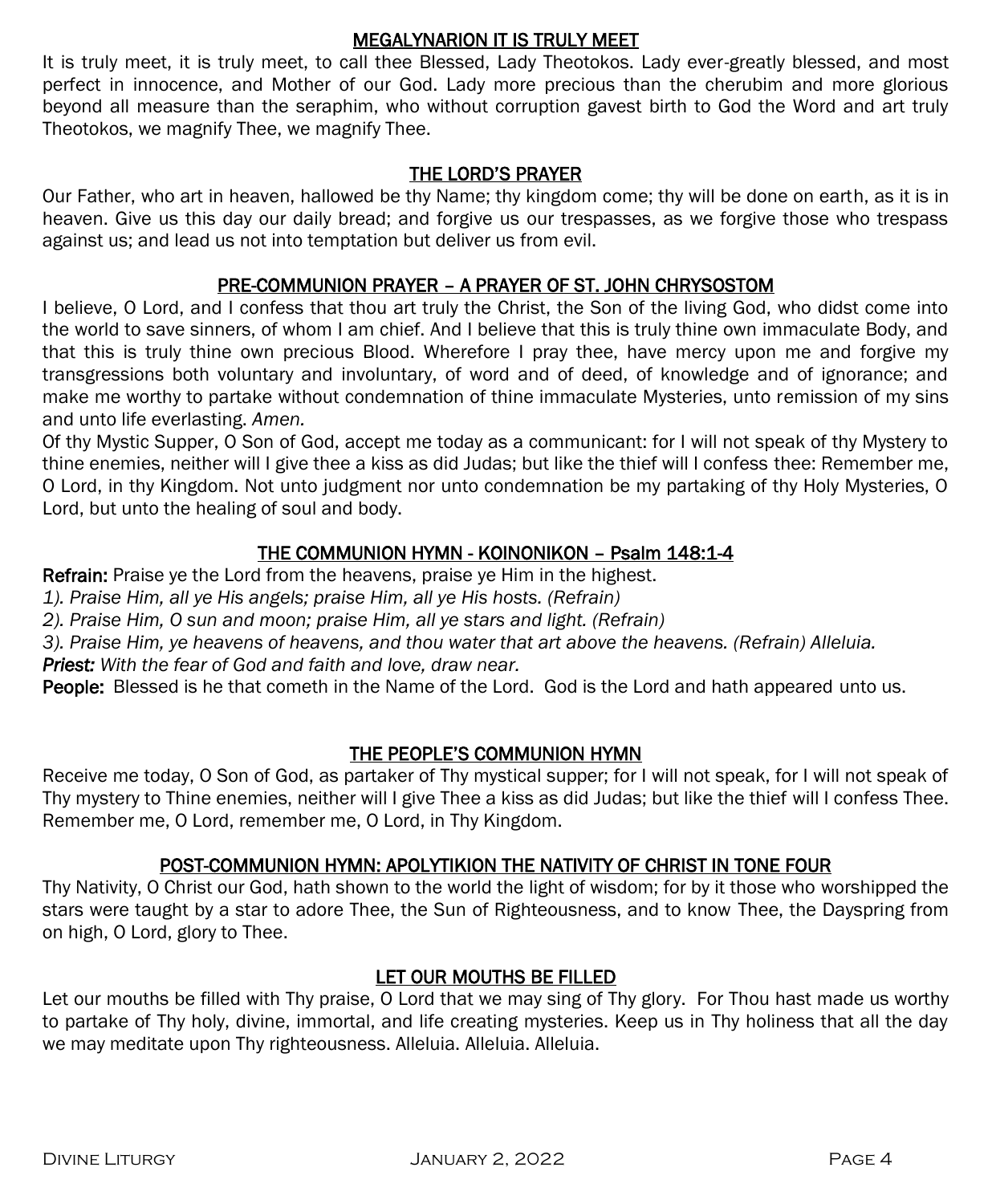# St. Anna Orthodox Christian Church Announcements

Welcome to our Visitors - We're glad you're here! Please join us after the morning services for Coffee Hour so we can meet you and know you better.

Receiving Holy Communion unites us with Our Lord Jesus Christ, His unoriginated Father, the Holy Spirit, our Bishop, and the Church, both in heaven and on earth. To commune signifies a commitment to Holy Orthodox Christianity and that all communicants share this common Apostolic Faith. As such, only those who are members in good standing of the Holy Orthodox Christian Church and who have prepared themselves through prayer, fasting and regular confession may receive the Eucharist. All those present today, including non-Orthodox, are invited to receive the Blessed Bread from the acolytes or clergy as a sign of our friendship.

#### UPCOMING SERVICES:

Sunday, January 2:Orthros (9am) and Divine Liturgy (10am) Wednesday, January 5: Divine Liturgy for the Feast of Theophany (6pm) Saturday, January 8: Great Vespers (5pm) Sunday, January 9: Orthros (9am) and Divine Liturgy (10am)

| <b>SERVICE</b> | <b>ACOLYTES</b>                                                                       | <b>PROSPHORA</b>                    | <b>EPISTLE READER</b>                                              | <b>CHURCH CLEANING</b> |
|----------------|---------------------------------------------------------------------------------------|-------------------------------------|--------------------------------------------------------------------|------------------------|
| Sun, Jan 2     | St. Raphael                                                                           | Kh. Belinda Short (F)               | Ben Kelley                                                         | Stephens, Beach        |
| Wed, Jan 5     |                                                                                       | ALL AVAILABLE Kh. Belinda Short (F) | Arlin Troyer                                                       | N/A                    |
| Sun, Jan 9     | St. Herman                                                                            | Arlin & Cathy Troyer (B)            | <b>BJ</b> Rose                                                     | Meese, Meese           |
|                | <b>Acolyte Teams: St. Raphael Team</b><br><b>Leader</b> - Steve Cox<br>Andrew Webster |                                     | <b>St. Herman Team</b><br>Leader - Brian Weaver<br>Kellen Stephens |                        |
|                | Adrian Hill<br>Jesse Cox                                                              |                                     | Kanen Stephens<br>Ben Weaver                                       | é.                     |

| Special Days THIS WEEK - May God Grant You Many Years! |                                                   |  |
|--------------------------------------------------------|---------------------------------------------------|--|
| <b>Birthdays: Vance Lipsey</b>                         | January 8                                         |  |
| <b>Saint Day: Lindsay Weaver</b>                       | January 2 - St. Juliana the Righteous of Lazarevo |  |

#### PLEASE SAVE THESE DATES:

- 1.) Feast of Theophany Liturgy Wednesday, January 5 (6pm)
- 2.) Teen SOYO Meeting Sunday, January 9 11:45 am *The Relationship Project Discussion*
- 3.) Women's Book Study Wednesday, January 12 (7pm) *Mary as the Early Christians Knew Her*
- 4.) Men's Night Out Tuesday, January 18 (6pm)
- 5.) Parish Council Thursday, January 20 (6:30pm)
- 6.) DOMSE Winter Retreat Friday & Saturday, January 28 & 29 *St. Elias Orthodox Church, Atlanta, GA*
- 7.) Camp St. Thekla Winter Camp (Ages 12-17) February 18-21 *Cleveland, SC*

Theodore Thomas Jaden Kent

8.) 2022 Parish Life Conference (PLC) – June 15-18 – *Hosted by St. John Orthodox Church, Memphis, TN*

Church School – EACH SUNDAY - 8:45 am (Ages 3-12) – Please contact Kh. Belinda Short for more information. Belinda *IShort@Gmail.com.*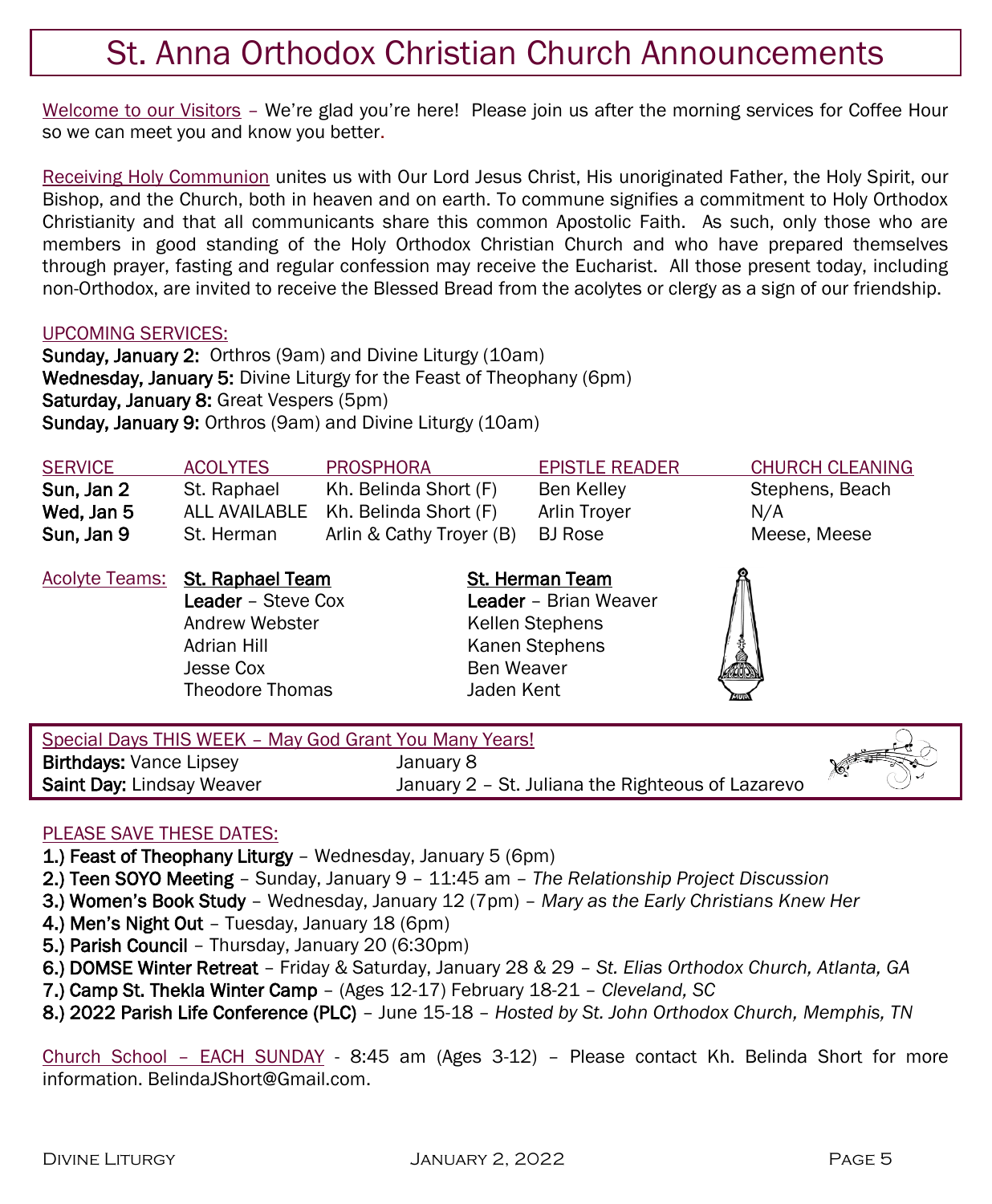St. Anna Women's Book Study - *Mary as the Early Christians Knew Her: The Mother of Jesus in Three Ancient Texts*, by Kh. Frederica Mathewes-Green. This book, written by Kh. Frederica opens up "The Gospel of Mary" to see her early life, offering a window into her centrality to the Christian Faith MARY in new and sometimes startling ways. Christians have alternatively raised the status of the mother of Jesus to that of her Son or ignored her entirely. Behind all of the images is a girl who grew up to be the mother of Christ. How did the first Christians view her? What were the commonly understood facts about the Blessed Mother's early life, before the Annunciation? How did Mary, the mother of Jesus, become the Theotokos? This book gives some surprising rederica<br>Mathewes-Green insights. Kh. Belinda is leading this book study at 7pm on Wednesday evenings at St. Anna:

Wednesday, January 12, 2022 Wednesday, February 9, 2022

St. Anna Women's Nativity Community Charity - the Center of Hope, a local Domestic Violence and Abuse non-profit. We can help this organization by providing the following items: Mayonnaise (small), Toilet Paper, Laundry Detergent, Paper Towels, Light Bulbs, Batteries (9 Volt), Snack Foods: Chips, Snack Cakes, Cookies, Granola Bars, etc. To learn more: www.centerofhopetn.org. A box is located on the floor near the Materials Rack at the back of the church through January 16th for this collection.



# *You and your family will not want to miss these Diocese of Miami and the Southeast 2022 Winter LIVE Events Coming Up!*



*Hosted by St. Elias Orthodox Church, Atlanta, GA Ages 12-17 - President's Day Weekend – Cleveland, SC* https://domse.org/event/domse-winterretreat2022/



# DOMSE Winter Retreat: January 28-28, 2022 LIVE Winter Camp is Coming! February 18-21, 2022

Special sessions for Men, Women, Young Adults, Camper & Staff Applications are all online & open today! Teens and Child Care for all Teaching sessions. RSVP Today - https://domse.org/cst\_wintercamp2022/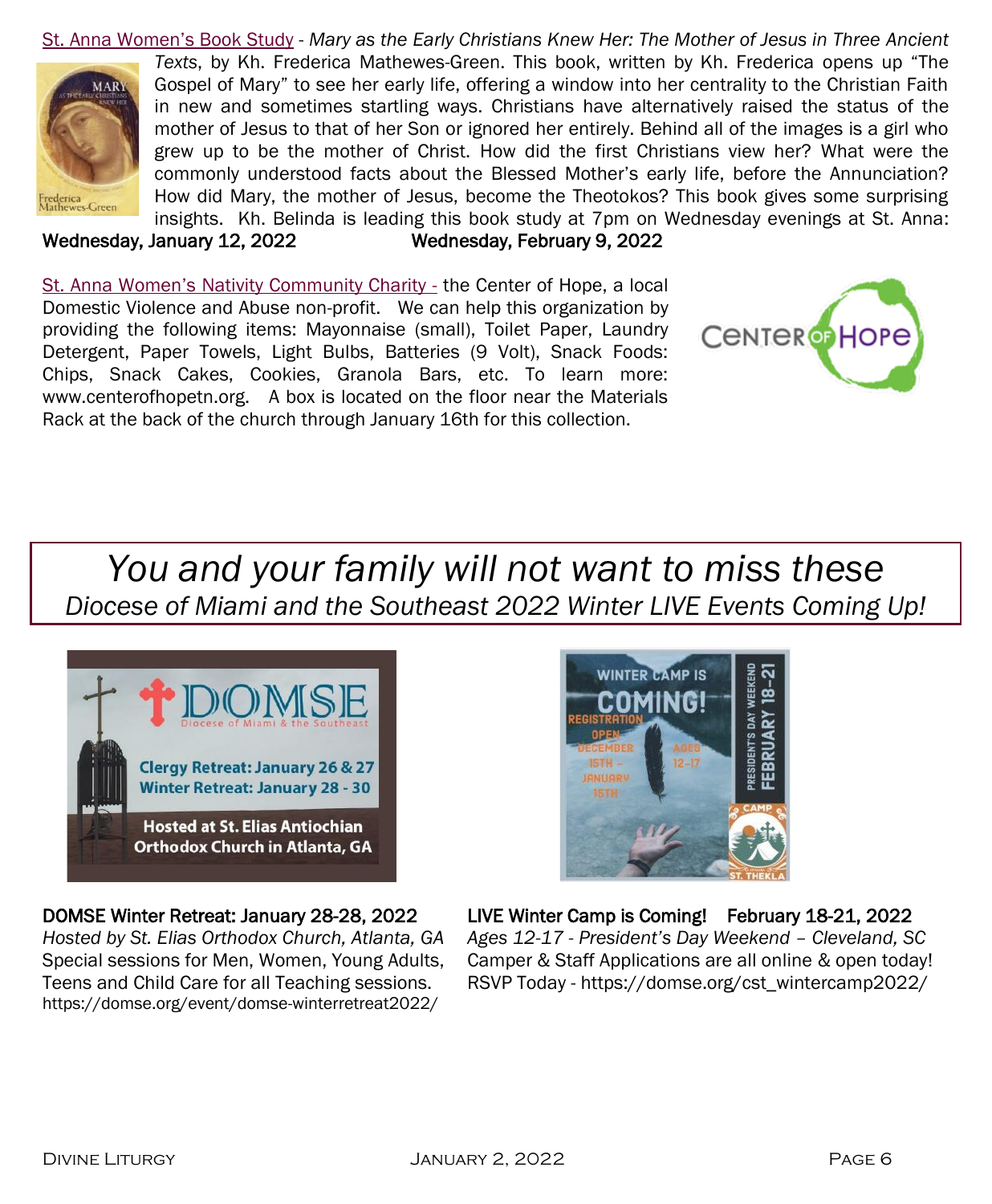#### ST. ANNA PRAYER REQUESTS: (Please send updates to this Prayer List to: FrAndrewShort@Gmail.com)

- Planning for our church Please pray for all of those involved with the short-term and long-term plans.
- Rita Trimble
- Jordan (Basil Derryberry's nephew)
- McCaffrey family (friends of Webster's)
- Ben & Family (Kevin Hathaway's son)
- Anna (Basil Derryberry's sister)
- Robbie (Basil Derryberry's brother)
- Melody (Anna Rose's friend)
- Mark (Julie Dumond's husband)
- TJ (Kevin Hathaway's friend)
- Kevin & Laura Hathaway
- Bonnie (Rachel Meese's grandmother 101 yrs)
- Lisa Trimble
- Cynthia (Nancy Webster's friend)
- Sister Aemilia (The Short's daughter in Greece)
- Robert & Suzanne (Basil Derryberry's parents)
- Joe & Margaret (Basil Derryberry's friends)
- Madeleine (Andrew Webster's friend)
- Brianna & Niko, son Cruz (Danielle's cousin)
- Angela (Lisa Trimble's friend)
- David (Anna Fuertes' son)
- Lindsay (Andrew Webster's friend)
- Sarah & family (Rachel Meese's friend)
- Donna (Lindsay Weaver's stepmother)
- Jeff (Lindsay Weaver's father)
- Don (Fr. Andrew's friend)
- Sonia (Danielle Thomas' aunt)
- Katlynn (John Fuertes' granddaughter)
- Wayne (John Fuertes' friend)
- Isaac (Fr. Andrew's friend)
- Arlin Troyer
- Greg (Rita Trimble's godson)
- Jake & family (Rachel Meese's brother)
- Linda (Lisa Trimble's cousin)
- Jan (Lisa Trimble's friend)
- John & Jackie (Kevin Hathaway's son & wife)
- Dn. Stephen and Sh. Mary Heffelfinger
- Greg Webster
- Newly Departed Diana (Kh. Belinda's friend)
- Fr. Andrew and Kh. Belinda

# *Holy Righteous Ancestor of God, Anna, pray for us.*

*This Orthodox Christian mission is supported by your generous tithes and offerings which can be mailed to the church, placed in the offering plate, or made online at www.StAnnaColumbia.org and then click on the "DONATE" tab. Thank you.*